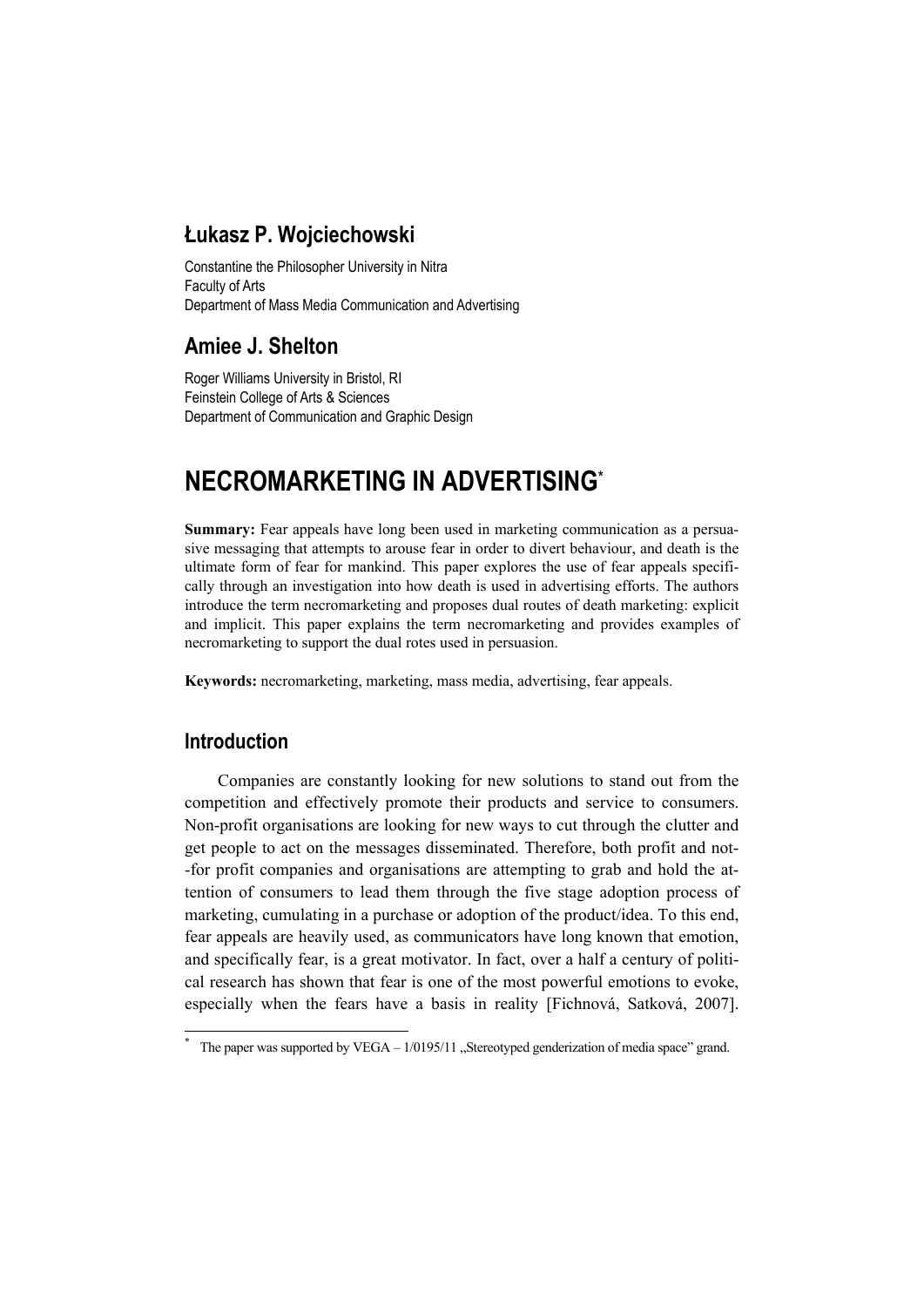Death is the ultimate form of fear and most human action is taken to ignore or avoid the inevitability of death [Becker, 1973]. Since 2009, there has been a decided increase in the number of advertisements and public service announcements featuring death and tragedies and illness (Wojciechowski, 2010). Today it is common to see death shown explicitly as with a corpse at a crime scene, or through the portrayal of an autopsy [Shelton, 2007]. Ultimately the idea of death is alluded to in a myriad of marketing communication efforts, often times with finesse. Studies have shown that the genie of fear is most effective 'when used as a scalpel rather than a cudgel' by stroking audiences anxieties instead on inflaming them [Begley et al., 2007, p. 4].

Thus, this paper exams the idea necromarketing which represents the crafting of messages and visuals by way of established persuasive communication methods, but features situations and objects explicitly or implicitly connected to the death. Necromarketing also parasites on death and tragedy thereby eliciting an emotional attachment to the product, service or cause.

### **1. Dual routes of necromarketing**

Necromarketing is a dual process model of marketing, characterised by two possible routes: explicit and implicit. Similar to Petty and Cacioppo's Elaboration Likelihood Model (ELM), necromarketing examines how death, both explicitly and implicitly, affects the processing and evaluation of consumers regarding brands. Similar also, is the Heuristic-Systematic Model (HSM) of information, which attempts to explain how people come to a decision. Like HSM, Necromarketing allows for the simultaneous processing, and overall shares many of these same concepts and ideas. A recent study conducted at the University of British Columbia's Sauder School of Business [Dunn, 2014] finds that people who feel alone and afraid develop an increased emotional attachment to brands nearby. Thus, this investigation into necromarketing is relevant and could have significant influence in new avenues of communication and marketing.

 The dual processes used in necromarketing are explicit and implicit death references. Explicit necromarketing deals with displaying catastrophes, misfortunes and deaths in their pure, direct form. A direct death reference or display includes the depiction of corpses, autopsy, death, illness or bad luck and undertaking services. This direct form of necromarketing is in fact, a main necromarketing presupposition [Solewski, 2013]. The explicit form of necromarketing is a valued and heavily used method in marketing communications because of the inevitability of death for mankind. Perhaps it is for this reason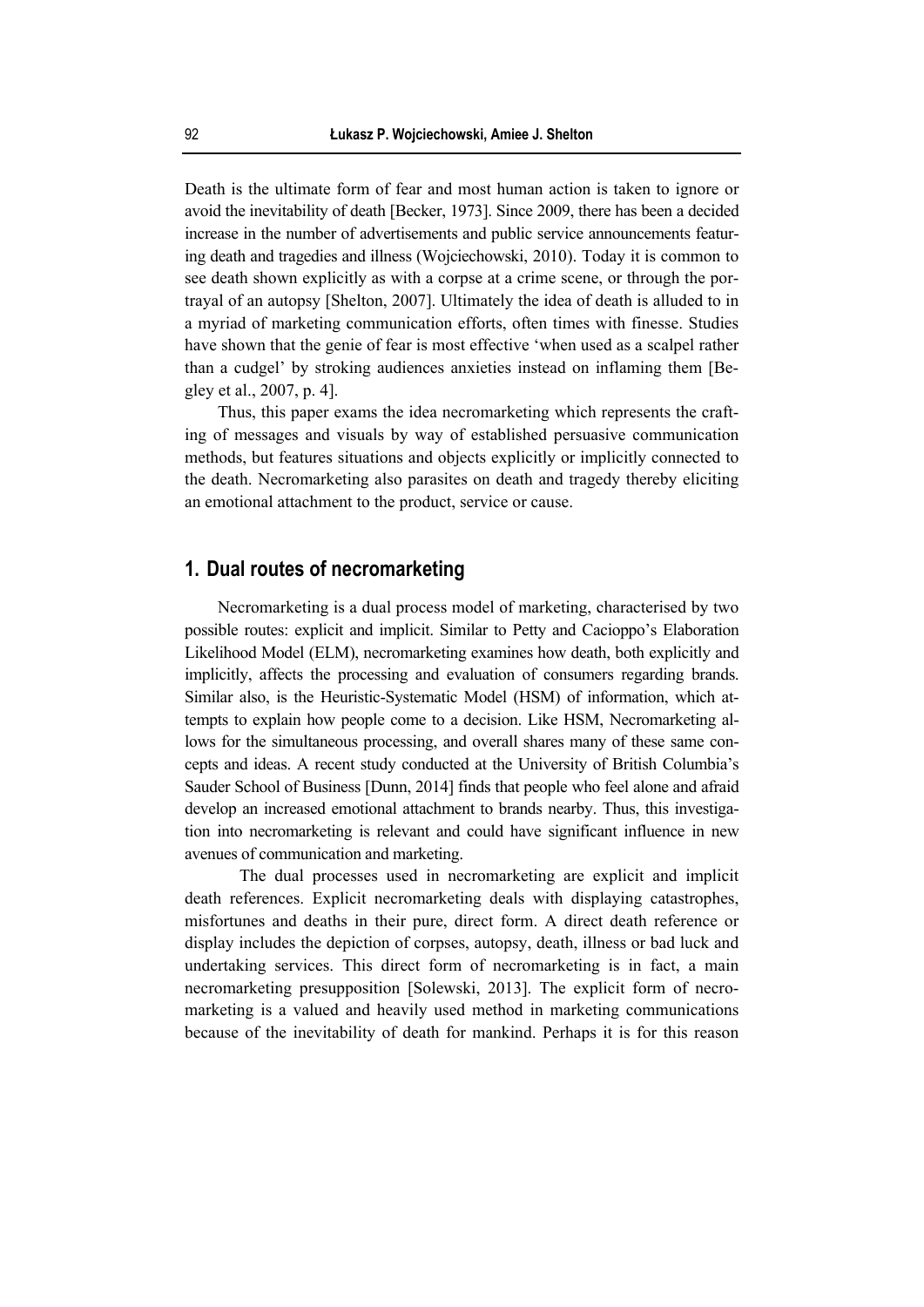alone, that the idea of death fascinates the human race. Explicit necromarketing creates an immediate connection between the brand and the consumer, in part because emotions dictate that connection. Feelings lead to emotions and emotions connect people; tragedy touches people, creating greater sensitivity at that moment. Thus, the explicit form of necromarketing has a profound effect on the human conscious.

Implicit necromarketing, on the other hand, is the indirect presentation of death. This indirect presentation, however, does not limit the impact on the consumer. The implicit route works by attaching to already present human fears and insecurities about the inevitability of death. Working on the subconscious, the implicit route of necromarketing could be though of a 'softer' sell than the explicit route, but is no less effective. Necromarketing is possible to be is used identified in an wide cross section of products and services, such as cosmetics, pharmacology and plastic surgery, automobile manufacturers, HIV support, safe sex appeals and athletic shoes.

As mentioned before, like HSM, necomarketing allows for simultaneous processing. Where the initial persuasive message may be shock or revolution, these emotions cause the consumer to evaluate the message more deeply by virtue of the emotional arousal. Where necromarketing differs from both ELM, and the Heuristic-Systematic Model is the level of processing. With both of these established models, the argument (or persuasive message) must be evaluated, and a determination must be made if the argument is strong or weak in order to classify the method into the appropriate process. However, necromarketing affects consumers on a more basic level, where there is not any rational thinking when evaluating brands. This is because nothing makes us more uncomfortable than fear, and mankind has many items to fear: fear of pain, disease, injury, and failure to be remembered when we die. This is why, in part, marketers use fear as a motivator as often as they can. They present a scenario they hope will invoke a sense of fear, and then often provide a solution – a path back to a comfort zone – that entails using specific products or services. In addition, tragedy has been shown to have an immediate effect on brand connection [Esch et al.]. This connection is enhanced by the power of emotions, in that death and tragedy touches consumers, causing them to be more sensitive then when exposed to other appeals. Human behaviour becomes irrational with exposure to death, and connects mankind to the brand on an emotional basis [Dunn, 2014]. Emotions are indeed a strong connecting mechanism for branding, as they make the consumer forget possible imperfections a brand may have [Duffy, 2003; Travis, 2000].

A fear appeal is composed of three main concepts: fear, threat, and perceived efficacy. "Fear is a emotion that is usually accompanied by heightened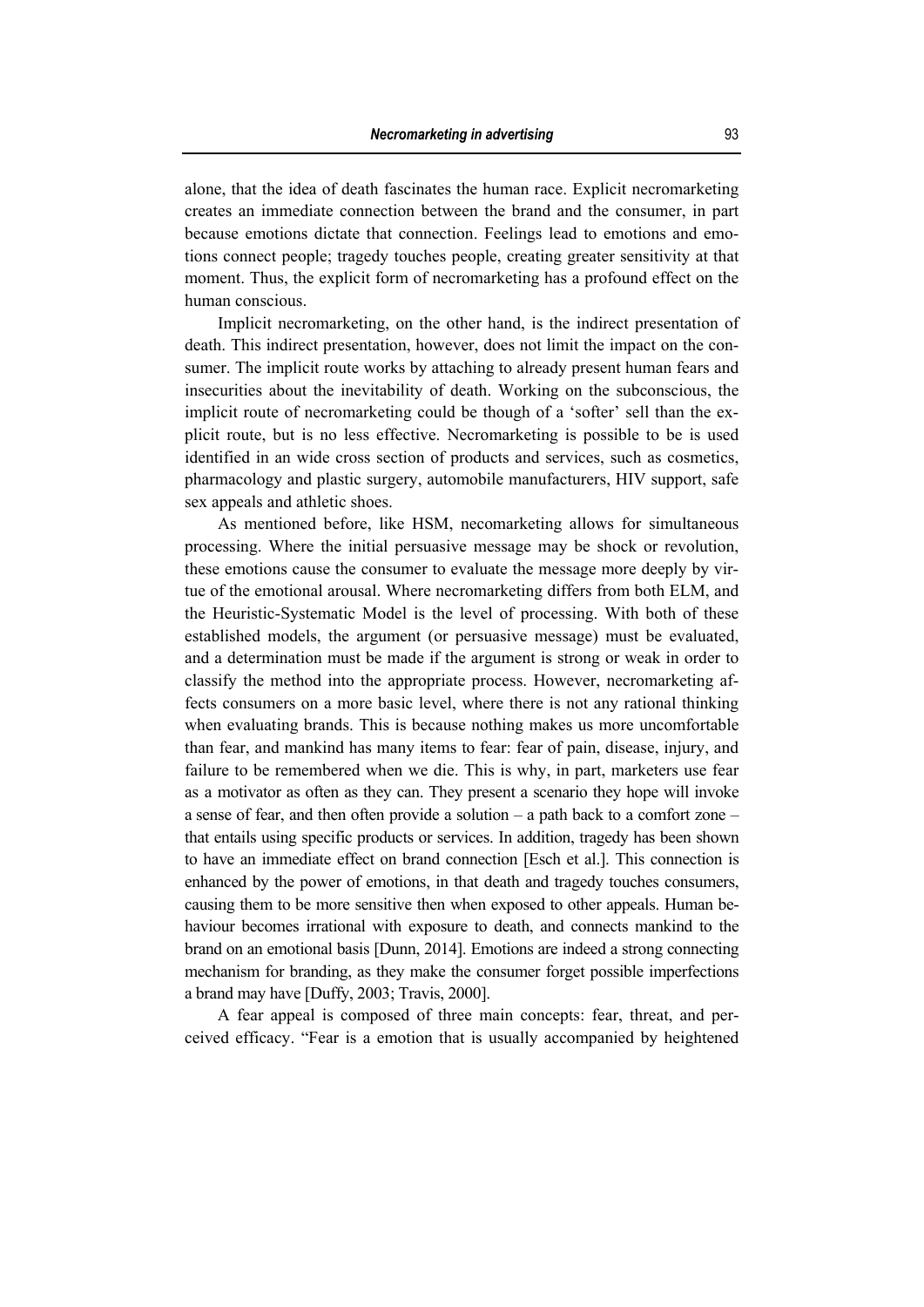physiological arousal. Threat is an external stimulus that creates a perception in message receivers that they are susceptible to some negative situation or outcome. And, perceived efficacy is a person's belief that message recommendations can be implemented and will effectively reduce the threat depicted in the message" [Gore et al., 1998, p. 36]. Furthermore, Witte and Allen [2000] concluded that fear appeals are most effective when they contain both high levels of threat and high levels of efficacy. That is, the message needs to contain (1) a meaningful threat or important problem and (2) the specific directed actions that an individual can take to reduce the threat or problem.

Fear appeals can be direct or indirect. A direct fear appeal focuses on the welfare of the message recipient. An indirect fear appeal focuses on motivating people to help others in danger. Fear can be an effective motivator. "In the typical fear appeal context, fright and anxiety in the target audience can result because danger to themselves is perceived by members of the audience" [Bagozzi & Moore, 1994, p. 56]. In fact, stronger fear appeals bring about greater attitude, intention, and behaviour changes. That is, strong fear appeals are more effective than weak fear appeals [Higbee, 1969]. In addition, fear appeals are most effective when they provide (1) high levels of a meaningful threat or important problem and (2) high levels of efficacy or the belief that an individual's change of behaviour will reduce the threat or problem. That is, fear appeals work when you make the customer very afraid and then show him or her how to reduce the fear by doing what you recommend [Witte, Allen 2000]. However, too much fear can lead to dysfunctional anxiety [Higbee, 1969]. In general, there is a direct relationship between low to moderate levels of fear arousal and attitude change [Krisher, Darley & Darley, 1973].

The presence of death references in promotion does not have to necessarily evoke negative emotions, however. Sometimes death is positioned in advertising as a humorous situation. Likewise, many labels that are linked with the symbol of death, such as a skeleton or personified death, are not automatically considered negative or threatening. Consider the Geico Insurance commercial *Horror Movie: It's What You Do*. A group of scared teenagers are being chased through the woods, presumably by a killer, and stumble upon a house, where they decide to hide behind a wall of chainsaws. This ad plays on fear in a humorous manner by making fun of the poor decisions made by characters in horror films. After the group hides, the murderer they were trying to evade appears behind them, rolling his eyes. In this example of implicit necromarketing, although the teens appear to be in danger of death, viewers themselves do not feel threatened because of the humour.

More often than not, advertisement campaigns use recognisable and sometimes stereotypical death symbols that directly appeal to the consumer's fear of death. Advertisements featuring depictions of coffins, gravestones, crosses, and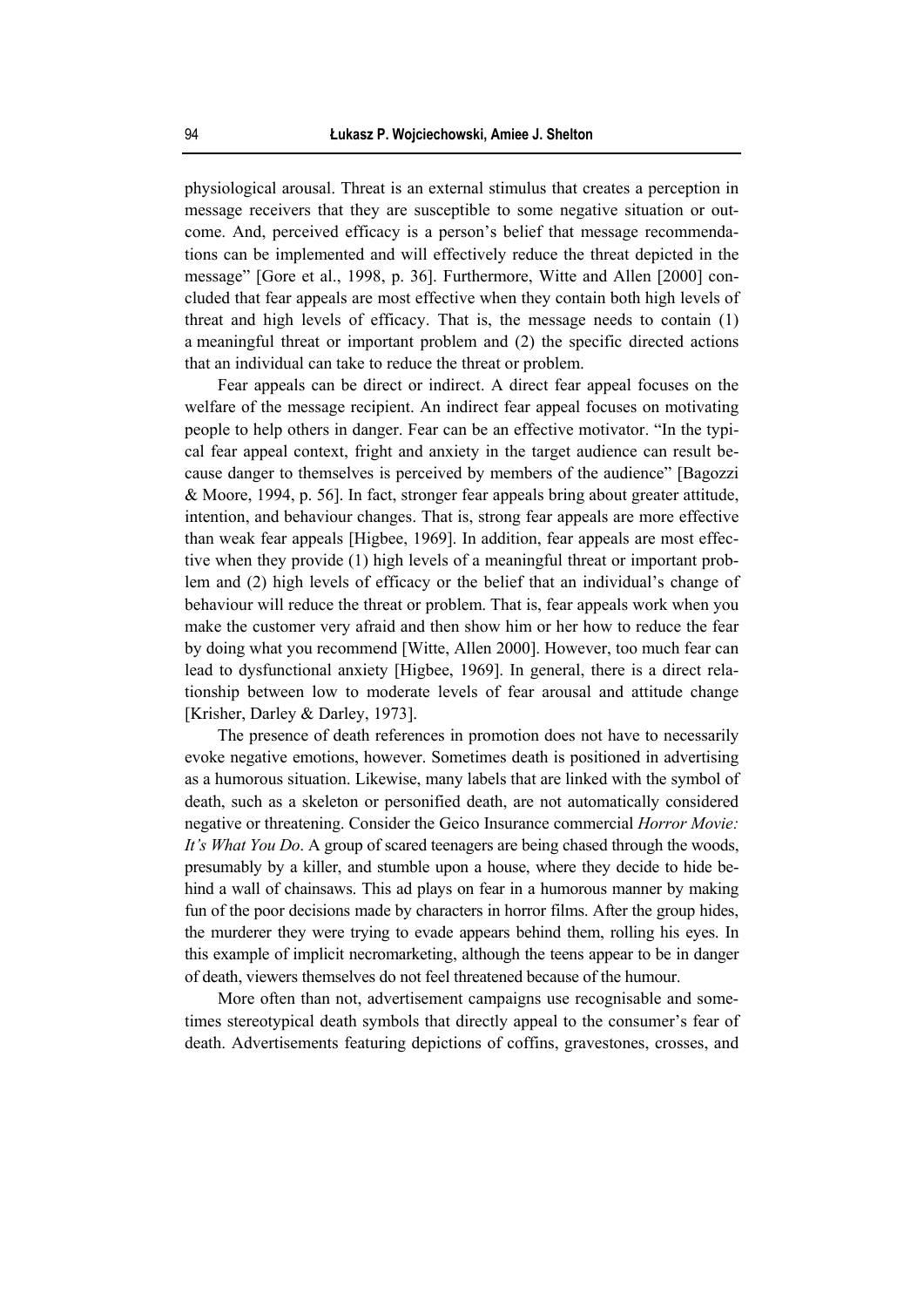even deceased humans as ghosts are appeal to the viewers fear through direct references to death. Some promotions using these types of death references also allude to a life after death, adding another dimension of emotion to the fear appeal.

In the Mercedes-Benz audio-visual advertisement, *Danse Macabre,* or 'Dance of Death' death is personified as a man in a black coat with a scythe – an allusion to the well-known 'grim reaper'. He appears in the passenger seat during a drive, momentarily distracting the driver. The grim reaper simply smiles and says 'sorry' to the driver who now faces an impending crash and presumably death. The driver quickly breaks the car, avoids the crash and thus Death, and with a victorious and sarcastic grin replies with the same phrase: '*Sorry*'. In this ad, the safety features of the car save its driver from dying, describing the emotional pivot model [Young, Kastenholz 2004] in which the viewer may have had a fearful and/or negative reaction to the commercial in the beginning, but by the end their emotional state is strongly positive [Young, 2006]. The death of the driver appears to be unavoidable, but the unique qualities of the product suddenly change the state of a situation providing a sense of relief to the viewer.

Effectiveness of strong fear appeals in communication is disputable. "Evoking intensive feeling of fear is not a guarantee of a behaviour change. It explains by a psychic mechanism of self-defence ('it cannot happen to me') which activates mainly by repeated application of fear impulses" [Hradiská, 1998, p. 88]. However, though it is not a guarantee that behaviour will be changed, most ads that appeal to some sense of fear prove to be very effective, even when they do not offer a direct solution to the threat of death.

During the 2015 Superbowl, Nationwide Insurance premiered their *Make Safe Happen* commercial, in which a young boy lists all the things he will never be able to do, like learn to ride a bike, get 'cooties', or get married. When he finishes his list, he explains that he will not be granted those special life moments because he died in an accident. Though Nationwide did not offer a direct solution to avoid deadly accidents, like Mercades-Benz did with their new brake technology, they suggest that "together, we can make safe happen" and prevent horrible accidents that result in the deaths of children.

Many advertising campaigns using aspects of necromarketing use the death of children to induce intense fear emotions. Because of the strong emphasis society places on the safety and protection of children, these indirect appeals to fear are typically very effective. The Michael Stich Foundation advertising campaigns focus on helping children suffering from HIV or living with AIDS in Germany and often use, in their printed advertisements, necromarketing. In a 2007 marketing campaign, the foundation focused on HIV transfer from mothers to babies. This print advertisement depicts a walk in a park on an idyllic sunny day, but the calm face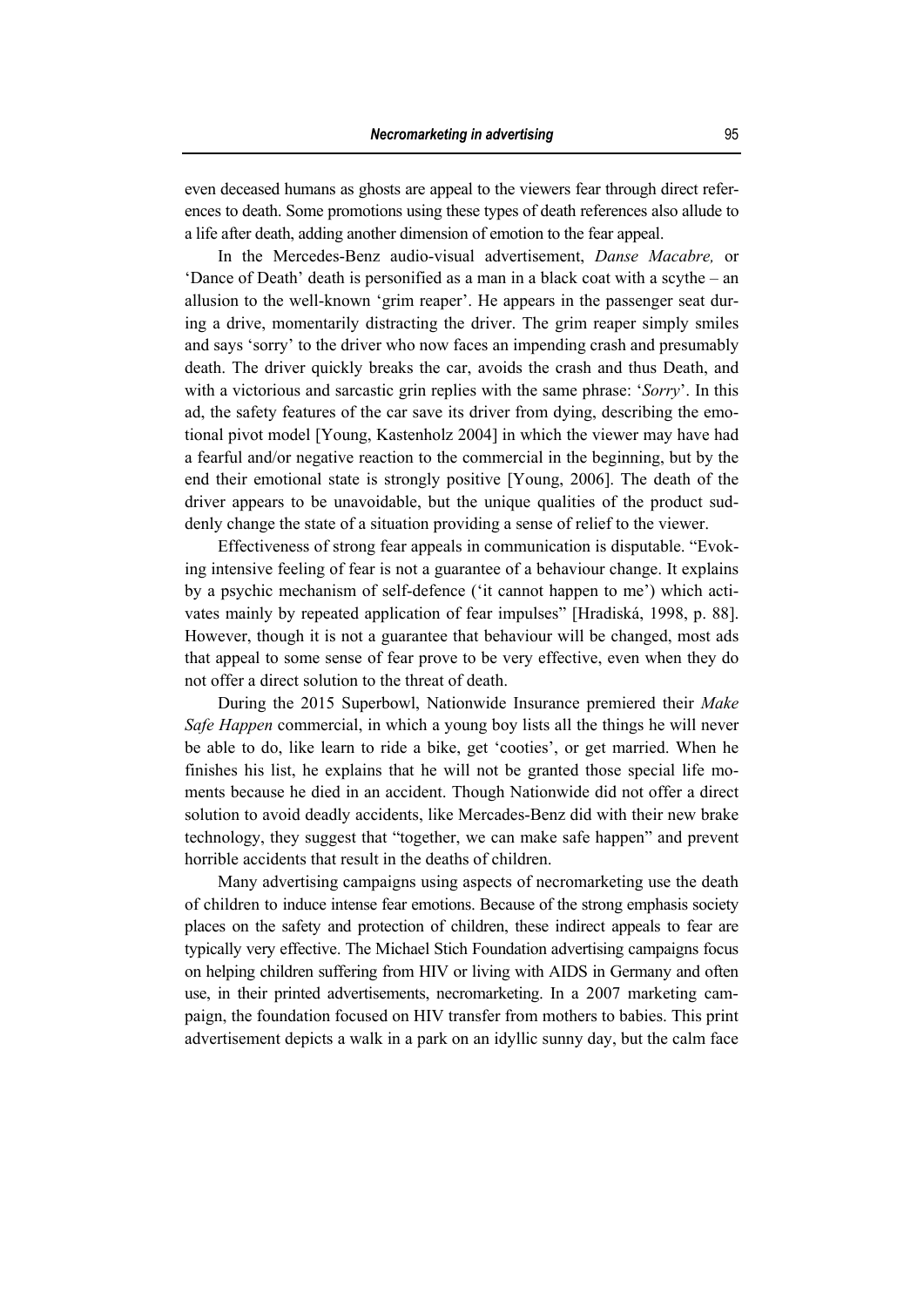of a mother sitting on a bench contrasts with a child pram represented as a coffin on wheels. The text reads '*Like his mother, HIV positive*'. Implemented into a normal environment, necromarketing creates contrast situations evoking fear, shock and outrage. Another print advertisement showed a vulture, rather than a stork which traditionally delivers babies in nursery rhymes, carrying a baby in its beak with the text 'HIV is not a good start into life'.

#### **Conclusions**

Necromarketing is readily apparent in advertising campaigns. The aim of the majority of these ads are, first, to provoke as well as shock and ultimately persuade consumers to accept the presented idea, and second, to provide an answer to the fear. Competition and effectively promote their products and service to consumers. Both profit and not-for profit companies and organisations are attempting to grab and hold the attention of consumers to lead them through the fivestage adoption process of marketing, cumulating in a purchase or adoption of the product/idea. To this end, fear appeals are heavily used, as communicators have long known that emotion, and specifically fear, is a great motivator. Since 2009, there has been a decided increase in the number of advertisements and public service announcements featuring death. The idea of necromarketing represents the crafting of messages and visuals by way of established persuasive communication methods, but features situations and objects explicitly or implicitly connected to the death and have been found in a variety of corpor ate marketing efforts.

#### **References**

- Bagozzi R.P., Moore D.J. (1994), *Public service advertisements: Emotions and empathy guide PSAs*, "Journal of Marketing", Vol. 58, No. 1, p. 56.
- Becker E. (1973), *The denial of death*, Simon & Schuster, New York.
- Begley S., Underwood A., Wolffe R., Smalley S. & Interlandi J. (2007), *The roots of fear*, "Newsweek", Vol. 150, No. 26, pp. 36-40.
- Duffy N. (2003), *Passion brandind. Harnessing the power of emotions to build strong brands*, John Wiley & Sons, Chichester, West Sussex.
- Dunn A. (2014), *The impact of fear on brand attachment*, "Journal of Consumer Research"*,* Vol. 41, No. 1, pp. 152-1.
- Esch F., Moll T., Schmitt B. & Elger C. (2012), *Brands on the brain: Do consumers use declarative information or experienced emotions to evaluate brands*? "Journal of Consumer Psychology", Vol. 22, No. 1, pp. 75-85.
- Fichnová K. & Satková J. (2007), *Psychologická analýza reflexií na vizuály s motívom násilia u adolescentov* [in:] A. Hamranová (ed.), *Násilie v rodine a v škole III.*